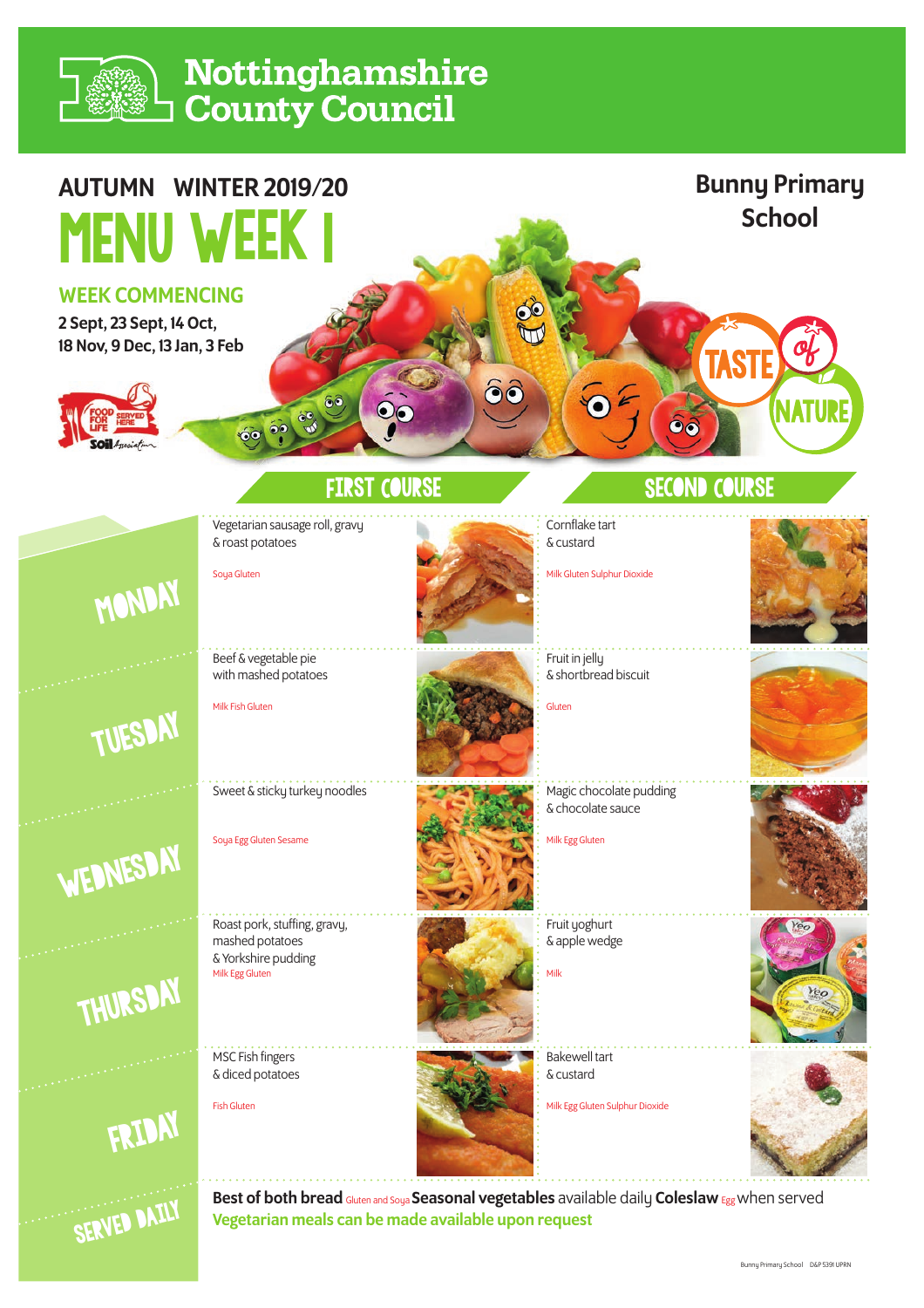

## Nottinghamshire **County Council**

#### Bunny Primary AUTUMN WINTER 2019/20 **School MENU WEEK 2** WEEK COMMENCING 9 Sept, 30 Sept, 4 Nov, 25 Nov, 16 Dec, 20 Jan, 10 Feb **IST**  $\odot$  $\ddot{\mathbf{O}}$ to the \*+,-.%/01,-' 2'3045%/01,-' Quorn dippers Marble sponge & custard & savoury rice Milk Egg Gluten Milk Egg Gluten MONDAY Nottinghamshire sausage, Crispy jam tart Yorkshire pudding, gravy & custard & mashed potatoes Milk Egg Gluten Sulphur Dioxide Milk Gluten Sulphur Dioxide TUESDAY Spaghetti bolognese Fruit cookie & garlic slice & hot chocolate Soua Milk Fish Gluten Milk Gluten WEDNESDAY Fruits of the forest muffin Roast gammon, Yorkshire pudding, gravy, mashed & roast potatoes

THURSDAY

FRIEN

SERVED DAILY

Fish goujons & potato wedges

Milk Egg Gluten

Fish Gluten



Soya Milk Egg Gluten



Best of both bread Gluten and Soya Seasonal vegetables available daily Coleslaw Egg when served Vegetarian meals can be made available upon request

Egg Gluten

Raspberry ripple ice cream roll

Bunny Primary School D&P 5391 UPRN